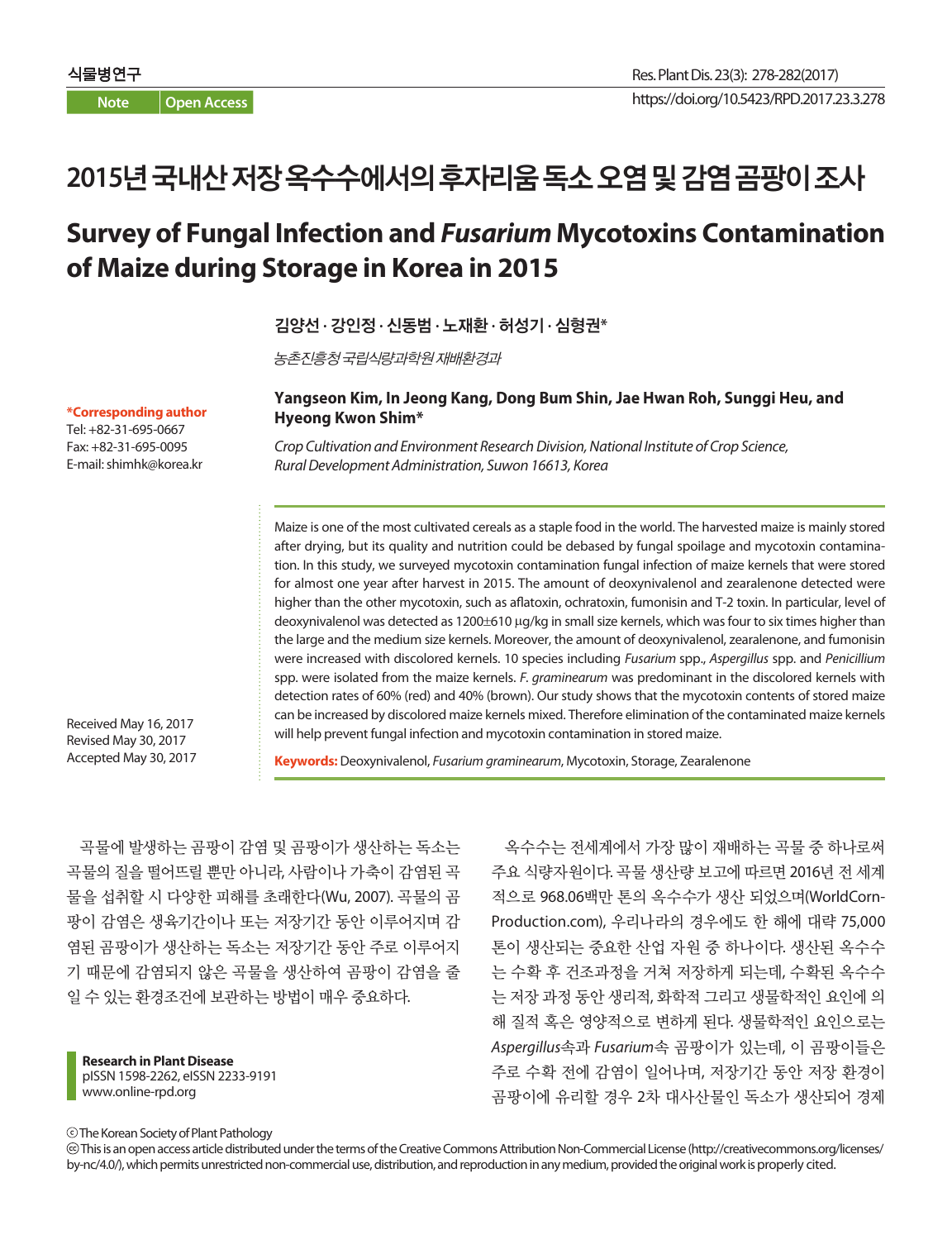적으로 피해를 일으킨다.

대부분의 곰팡이 독소들은 인축에 암을 유발하는 발암물질 이거나 혹은 면역체계를 떨어뜨리기 때문에 저장기간 동안의 곰팡이 감염 및 독소 오염 조사를 통해 저장 환경을 개선하는 연구가 지속적으로 필요하다(Turner 등, 2003). 옥수수에 감염 하여 독소를 생산하는 것으로 알려진 주요한 곰팡이 및 독소 로는 *Aspergillus flavus*에 의한 아플라톡신을 비롯하여 *Fusarium verticilloidides*와 *F. proliferatum*에 의한 푸모니신, 그리고 *F. graminearum*에 의한 데옥시니발레놀 및 제날레논등을 들 수 있다. 특히, 옥수수 수확 후 건조 및 저장 상태가 불량할 경우 아 플라톡신의 함량이 증가될 수 있고, *Fusarium* sp. 균이 저장기간 동안 푸모니신을 생산한다고 보고된 바 있다(Marin 등, 2004).

따라서, 이러한 저장 환경을 개선할 경우 옥수수의 독소 감염 을 낮출 수 있다는 다수의 연구결과가 보고되고 있다. Malone 등(1998)은 저장 전 옥수수를 세척할 경우 푸모니신의 함량을 낮출 수 있다고 보고 하였으며, Norred 등(1991)은 옥수수 저장 중 암모니아를 처리할 경우 푸모니신의 함량을 줄일 수 있다고 보고하였다. 또한, 수확 후 건조 전 옥수수의 수분함량이 25% 로 7일간 유지되었을 때 푸모니신이 77%까지 증가하고 제랄레 논은 더 높게 축적되는 결과도 보고되는 등(Blandino 등, 2004), 다수의 여구 결과들이 저장 화경의 중요성을 강조하고 있다.

옥수수가 *Aspergillus*속이나 *Fusarium*속에 의해 매우 심하게 감염될 경우 갈색 혹은 붉은색으로 변색되는데, 이렇게 심하게 감염되어 육안으로 구분할 수 있는 경우를 제외하면 곰팡이에 의한 감염여부를 육안으로 구분하기 어렵다. 저장기간 동안의 옥수수를 살펴보면 육안으로 감염 여부를 구분하기 어려운 건 전한 옥수수 낱알과 변색이 심하게 일어난 옥수수 낱알이 섞여 있는 경우가 많은데, 이런 경우 동일한 양의 변색된 낱알과 정 상 옥수수 낱알 내에 얼마나 많은 양의 독소가 생산 되었는지 를 측정한다면, 독소의 생산량을 추정해볼 수 있는 근거자료로 활용될 수 있을 것이다. 이와 함께 곰팡이 감염에 의해 옥수수 가 변색되면서 낱알의 크기가 줄어들었을 경우가 많은데, 이런 경우 크기에 따라 동일 개수의 낱알 내에 생산된 독소의 량을 측정할 경우 역시 곰팡이 감염에 대한 독소 감염을 추정해 볼 수 있어 산업적으로 중요한 자료로 활용될 수 있을 것이다.

우리나라에서 생산되는 옥수수는 식량자원 및 사료 곡물로 사용하는 나라에서 산업화되어 대규모로 재배된 뒤 저장되는 시스템과 다르게 한정된 농가에서 재배가 이루어지고 이를 단 위농협에서 매각하거나 혹은 바로 소비하는 시스템으로 이루 어지고 있다. 단위농협에서 보관될 경우 밀폐된 폴리프로필렌 (polypropyrene) 포대에 넣은 뒤 상온에서 저장되고 있기 때문 에, 이러한 저장 방법에 따른 곰팡이 감염 여부 및 독소 생산량 자료는 앞으로의 방제 체계를 마련하는데 있어 중요한 자료가 될 수 있을 것이다.

이 연구는 이러한 요구에 따라서 2015년 생산되어 이듬해 2016년까지 저장된 옥수수를 대상으로 (1) 저장 옥수수의 독소 함유량을 건전 낱알과 감염되어 위축된 낱알로 구분하여 조사, (2) 저장 옥수수에 감염된 곰팡이 종 조사, 그리고 (3) 건전 낱알 과 곰팡이가 감염되어 변색된 변색 낱알이 혼립 되었을 경우를 가정하여 독소 함유량을 조사하였다. 시험 시료는 강원도 정선 군 여량면 여량농협 찰옥수수가곡공장 저장 창고내 상온 보관 중인 2015년 수확된 옥수수를 사용하였으며, 옥수수는 폴리 프로필렌(polypropyrene) 재질로 된 밀폐된 포대내 저장된 강 일옥 품종을 선정하여 실험에 사용하였다.

곰팡이 독소 검출은 ELISA 법을 이용하여 수행하였다. 곰팡 이 독소로서 아플라톡신, 오크라톡신, 데옥시니발레놀, 제랄 레논, 푸모니신, 그리고 T-2 독소 총 6종의 독소를 선정하여 검 출하였다. ELISA 검정을 위해 옥수수 종자를 샘플 당 20 g씩 마 쇄한 뒤 DON은 물에 나머지 독소들은 메탄올에 현탁하여 여 과한 다음 여과액을 ELISA test 키트(Romer Labs AgraQuant ®, USA)를 이용하여 반응시키고 StatFax 4700 리더기(Awareness Technology Inc., USA)를 이용하여 농도를 측정하였다(Zachariasova 등, 2008).

옥수수는 생육기 중 곰팡이에 의해 감염되었을 경우 건전한 낱알로 자라지 못해 크기가 건전한 낱알에 비해 작아질 뿐만 아니라 변색이 되기도 한다. 이 연구에서는 2015년 수확된 뒤 대략 1년정도 보관된 옥수수의 낱알을 3종류로 구분하여 검정 하였다: 곰팡이 감염이 뚜렷하지 않은 건전한 낱알(large) 100 립(총 무게 44-50 g); 곰팡이 감염이 진척되어 낱알의 크기가 건전한 낱알에 비해 위축된 낱알(medium) 100립(총 무게 대략 39-40 g); 그리고 곰팡이 감염이 뚜렷하여 낱알의 크기가 매 우 작은 경우의 낱알(small) 100립(총 무게 대략 29-30 g)씩 을 골라내 6종의 독소 함량을 검출하였다. 실험은 100립씩 3반 복으로 수행하였다. 건전 크기 낱알 100립은 평균 44.8 g이었으 며, 정상보다 작은 크기 낱알 100립은 평균 40.1 g, 그리고 제일 작은 크기 낱알 100립은 평균 29.8 g으로 측정되었다(Table 1).

결과는 옥수수 100립의 독소 함량을 옥수수 총량을 kg으로 환산하여 산출하였다. 측정 결과 아플라톡신을 비롯해서 오 크라톡신, 제날레논, 푸모니신 그리고 티투 독소는 옥수수 낱 알을 크기 별 독소 함량이 통계학적으로 유의미한 결과를 보 이지 않았다(Table 1). 그러나 데옥시니발레놀의 경우 작은 낱 알에서 이보다 큰 낱알의 독소 함량에 비해 4배에서 6배까지 많은 양이 검출되었으며 통계학적으로 유의성이 있었다(Table 1). 데옥시니발레놀은 *Fusarium* 종이 생산하는 주요한 곰팡이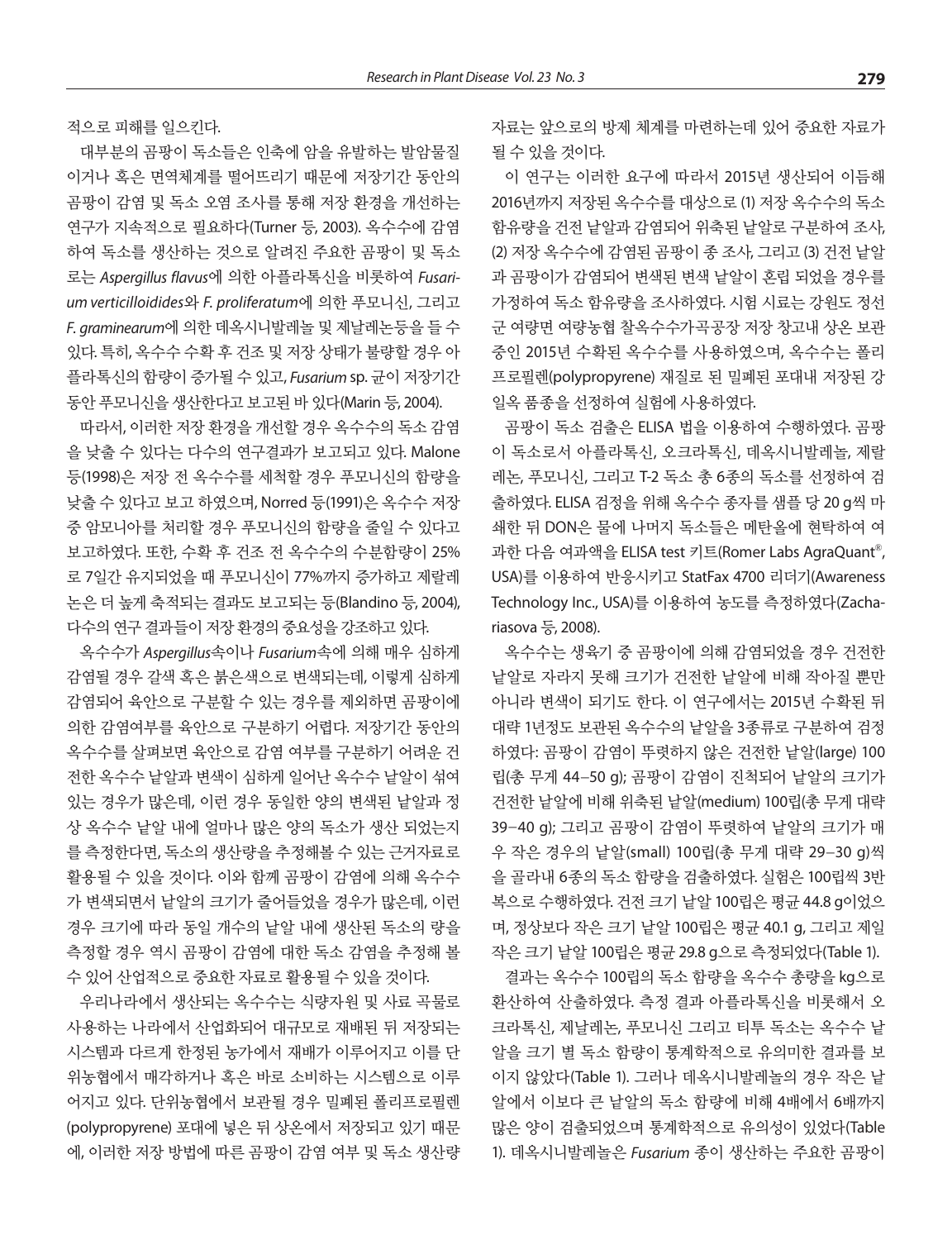| Kernel<br>size <sup>a</sup> | Mycotoxin level $(\mu g/kg)^e$ |                            |                         |                             |                        |                            |  |  |
|-----------------------------|--------------------------------|----------------------------|-------------------------|-----------------------------|------------------------|----------------------------|--|--|
|                             | <b>Aflatoxin</b>               | Ochratoxin                 | <b>DON</b> <sup>b</sup> | <b>ZEN<sup>c</sup></b>      | FUM <sup>d</sup>       | T-2 toxin                  |  |  |
| Large                       | $0.2 + 0.4$ <sup>At</sup>      | $0.3 \pm 0.2$ <sup>A</sup> | $300+40^{4}$            | $26.1 + 12.5^{\text{A}}$    | $0.0 + 0.0^{\text{A}}$ | $0.0 \pm 0.0^{\circ}$      |  |  |
| Medium                      | $0.3 + 0.5A$                   | $0.0 + 0.0^4$              | $210\pm140^{4}$         | $6.6 + 5.7A$                | $20+30^{4}$            | $0.0 \pm 0.0$ <sup>A</sup> |  |  |
| Small                       | $0.8 + 1.2A$                   | $0.0 + 0.0^{\circ}$        | $1200+610^{8}$          | $114.6 \pm 89.4^{\text{A}}$ | $0.0 + 0.0^{\text{A}}$ | $0.6 \pm 1.0^{A}$          |  |  |

**Table 1.** Level of mycotoxins by maize kernel size

a Larger size of grains=average 44.8 g per 100 kernels; Medium size=average 40.1 g per 100 kernels; Small size of grains=average 29.8 g per 100 kernels.

<sup>b</sup>DON=deoxynivalenone. ʿZEN=zealarlenone. <sup>d</sup>FUM=fumonisin.

<sup>e</sup>The value less than the limit of detectionwas calculated as the detection limit, aflatoxin (.31 µg/kg), ochratoxin (1.9 µg/kg), DON (100 µg/ kg), ZEN (30 µg/kg), FUM (190 µg/kg), T-2 (10 µg/kg).

f Tukey's test was used to determine significance at the 95% probability level. The same letters in the same mycotoxin column showed no significant difference.

독소 중 하나로서, 옥수수의 낱알에서는 이삭썩음병을 일으키 는 *Fusarium graminearum*에 의해 생산된 것으로 보고되고 있 다(Sutton, 1982). 또한, 크기가 크면서 대체적으로 건전한 옥 수수 낱알에서도 제랄레논이 검출되었는데, 제랄레논 역시 *F. graminearum* 곰팡이가 생산하는 대표적인 곰팡이독소이다 (Mirocha 등, 1989).

이상의 결과를 더 자세히 검증하기 위해 옥수수 낱알을 육안 으로 보기에 건전한 낱알(healthy kernel), 변색되어 갈색으로 보이는 낱알(brown kernel), 그리고 변색되어 붉은색으로 보이 는 낱알(red kernel)로 나누어 낱알 내부에 감염된 곰팡이 종을 살펴보았다.

곰팡이 종 조사를 위해 옥수수 낱알을 탈곡하여 차아염소산 나트륨 1% 용액에 2분간 표면살균하였다. 표면살균 후 화염 멸 균된 여과지 2매를 깔아 말린 뒤 12립씩 총 10개의 9 cm 페트 리 접시에 치상 한 뒤 흐르지 않을 정도의 멸균수를 공급하여 습실 처리하였다. 근자외선을 12시간 간격으로 비추는 포자배 양상자에서 1주일간 포자 형성을 유도하여 종자 표면에 형성된 곰팡이의 형태적 특징을 해부현미경으로 조사하여 동정하였 다. 형태적으로 동정이 어려운 곰팡이는 균을 단포자 분리하여

배양한 다음 Internal transcribed spacer (ITS) 영역 염기서열 분석을 하고 그 염기서열을 미국 국립생물정보센터(NCBI)의 유 전자은행 정보와 비교하여 동정하였다. 각 종류별 곰팡이 검출 빈도는 관찰한 옥수수 총 낱알 수에 대비 총 분리 및 관찰된 곰 팡이 종을 100분율로 환산하여 각 종마다 구분하여 계산하였 다(Summerell 등, 2003).

그 결과 실험에 사용한 붉은색 낱알의 60% 그리고 갈색 낱 알의 40%가 *F. graminearum*에 감염된 것으로 나타났다. 그러 나, 건전한 낱알은 1.7%만이 *F. graminearum*에 감염되어 있었 다. 이 결과는 건전해 보이는 종자라고 하더라도 옥수수의 낱 알 내부에 *F. graminearum*이 감염되어 있음을 보여주고 있으 며, 변색된 붉은색 낱알과 갈색 낱알의 경우 높은 수준으로 *F. graminearum*에 감염되어 있음을 보여주었다(Fig. 1).

붉은색 낱알은 높은 곰팡이 종 감염 빈도를 보였는데, *F. graminearum* 이외 *Fusarium verticilioides* (31.7%), *Fusarium proliferatum* (23.3%)의 빈도가 높았으며, *Fusarium equiseti* (8.3%), *Trichoderma roseum* (8.3%), *Aspergillus*sp. (6.6%), *Penicillium expansum* (3.3%), *Nigrospora oryzae* (1.7%)가 상대적으로 낮은 비율로 검출되었고, 총 7종의 다른 종의 곰팡이가 검출되었다.



**Fig. 1.** Distribution of fungal species collected from heathy, decolorized brown, and decolorized red maize kernels samples. Values shown are based on samples of more than 100 surface sterilized kernels. Abbreviations for fungal species followed: Fg, *Fusarium graminearum*; Tr, *Trichothecium roseum*; Fv, *Fusarium verticillioides*; Fp, *Fusarium proliferatum*; Asp, *Aspergillus* sp.; Fe, *Fusarium equiseti*; No, *Nigrospora oryzae*; Pe, *Penicillium expansum*; Tsp, *Trichoderma* sp.; Vsp, *Verticillium* sp.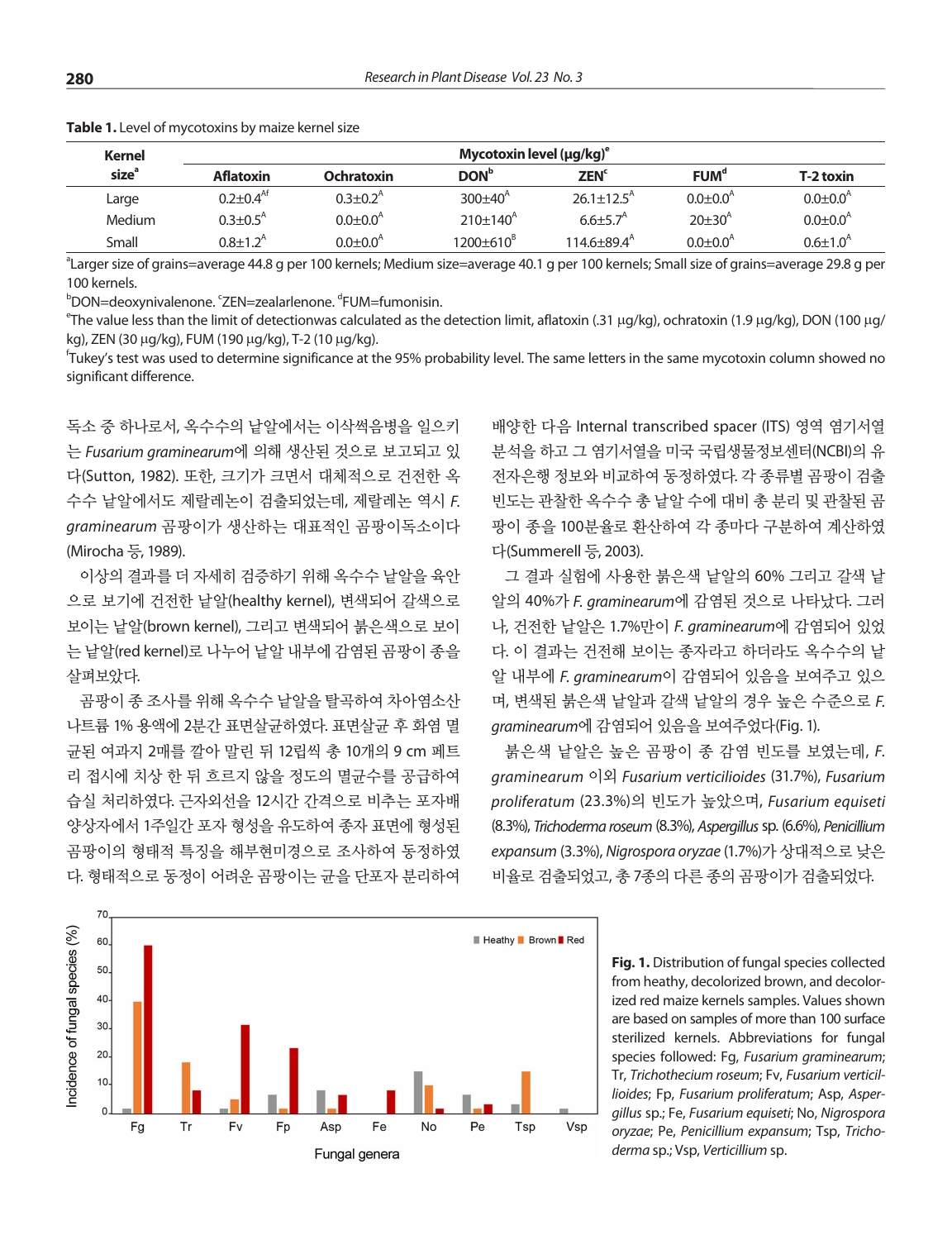| Mycotoxin      | Number of discolorized kernel / 20 g of Maize <sup>ª</sup> |                            |                               |                               |                           |                           |  |  |
|----------------|------------------------------------------------------------|----------------------------|-------------------------------|-------------------------------|---------------------------|---------------------------|--|--|
| $(\mu g/kg)$   |                                                            |                            |                               |                               |                           | 10                        |  |  |
| Ochratoxin     | $0.6 \pm 0.2^{Ab}$                                         | $0.8 \pm 0.4$ <sup>A</sup> | $0.1 + 0.2^{\text{A}}$        | $0.6 \pm 0.5$ <sup>A</sup>    | $0.4 + 0.6A$              | $0.1 + 0.1^{\text{A}}$    |  |  |
| Deoxynivalenol | $570\pm310^{A}$                                            | 3700±3170 <sup>BC</sup>    | 2340±980 <sup>AB</sup>        | 2840±1380 <sup>AB</sup>       | 2070±450 <sup>AB</sup>    | $5090+1120^{\circ}$       |  |  |
| Zearaleone     | $6.0 + 5.2^{\text{A}}$                                     | 79.6±132.7 <sup>AB</sup>   | 42.7 $\pm$ 43.0 <sup>AB</sup> | $356.8 \pm 319.9^{\text{BC}}$ | $473.6 + 228.3^{\circ}$   | 361.7±161.4 <sup>BC</sup> |  |  |
| Fumonisin      | $30 \pm 30^{A}$                                            | $1680+2650^{A}$            | 3340±5370 <sup>A</sup>        | $2310\pm2170^{\circ}$         | $1040 \pm 800^{\text{A}}$ | $3850+1960^{A}$           |  |  |
| T-2 toxin      | 1 7 + 2 $1^{\circ}$                                        | $0.0 + 0.0^{\text{A}}$     | $0.0 + 0.0^{\text{A}}$        | $0.0 + 0.0^{\circ}$           | $0.0 + 0.0^{\circ}$       | $0.1 + 0.2^{\text{A}}$    |  |  |

**Table 2.** Level of mycotoxins by number of discolored kernel in maize samples

<sup>a</sup>The value less than the limit of detectionwas calculated as the detection limit, ochratoxin (1.9 μg/kg), deoxynivalenol (100 μg/kg), zearalenone (30  $\mu$ g/kg), fumonisin (190  $\mu$ g/kg), T-2 (10  $\mu$ g/kg).

 $^{\rm b}$ Tukey's test was used to determine significance at the 95% probability level. The same letters in the same row showed no significant difference.

붉은색 낱알보다는 상대적으로 낮은 비율로 갈색 낱알은 *F. graminearum*과 더불어 *T. roseum* (18.3%), *Trichoderma* sp. (15%) 및 *N. oryzae* (10%)의 감염 빈도가 높았으며, 이외에 *F. verticilioides* (5.0%), *F. proliferatum* (1.7%), *P. expansum* (1.7%), *Aspergillus* sp. (1.7)가 낮은 비율로 검출되었고, 총 8종의 다른 종의 곰팡이가 검출되었다.

육안으로 보기에 건전해 보였던 낱알의 경우는 *N. oryzae*  (15%)가 가장 높은 빈도로 검출되었으며, *Aspergillus* sp. (8.3%), *F. proliferatum* (6.7%), *P. expansum* (6.7%), *Trichoderma* sp. (3.3%), *F. graminearum* (1.7%), *F. verticilioides* (1.7%), *Verticillium*  sp. (1.7%) 등의 곰팡이가 10% 이하로 검출되었다.

한편 건전해 보이는 옥수수 낱알과 변색된 낱알이 서로 다 른 비율로 혼합된 경우 독소 함량을 비교하였다. 총 20 g 옥수 수 낱알(약 50립) 중 변색된 옥수수 낱알이 1, 3, 5, 10개씩 각각 혼합된 시료에서 6종의 독소 함량을 검출하였고, 대조군으로 는 변색이 없이 건전해 보이는 옥수수 낱알을 사용하였다. 실 험은 3반복으로 수행하였다. 그 결과 대조군에서 데옥시니발 레놀, 제랄레논 그리고 푸모니신이 옥수수의 총량을 kg으로 환 산했을 때, 각각 570 mg, 6 mg, 그리고 30 mg씩 검출되었으며, 특 히 변색된 낱알을 혼립 할 경우 더 많은 양의 데옥시니발레놀, 제랄레논 그리고 푸모니신이 검출되었다. 이에 반해 아플라톡 신은 검출되지 않았고 오크라톡신 그리고 T-2 독소는 매우 낮 은 수준으로 검출되거나 거의 검출되지 않았다(Table 2). 대조 군에 비해 변색된 낱알의 혼립양에 비례하여 곰팡이독소가 증 가하는 경향을 보이지는 않았는데, 이는 실험에 사용된 각 낱 알의 감염정도 차이 때문인 것으로 추측된다.

검출이 확인된 3가지 독소들 중 푸모니신 독소의 경우 대조 군과 각 실험군들의 통계학적인 유의성이 없어 차이가 없는 것 으로 검정되었다. 그러나, 데옥시니발레놀과 제랄레논의 경우 는 변색 낱알을 전혀 섞지 않은 대조군과 비교해 보았을 때 각 각 10개립과 5립 이상 혼립 할 경우 통계학적으로 유의한 수준 으로 독소 함량의 차이를 보였다(Table 2). 데옥시니발레놀과 제랄레논은 주로 *F. graminearum*이 생산하는 대표적인 독소로 서 앞선 연구 결과에서 검증된 높은 빈도의 *F. graminearum* 곰 팡이 감염에 따른 독소 오염 임을 검증한 결과라 할 수 있다.

자연계에서 가장 소량으로 인축에 암을 일으키는 것으로 알 려진 아플라톡신은 이번 연구에서 전혀 검출되지 않았다. 아플 라톡신은 주로 손상된 곡물에서 높은 농도로 검출되는데 물리 적 손상이 없는 곡물에서 분석할 경우 아플라톡신의 함량이 40-80%까지 줄어들 수 있다고 보고되었다(Park, 2002). 또한, 수확 직후에 껍질을 벗긴 옥수수에서 아플라톡신 생성과 곰팡 이의 발생이 증가하고 손상된 옥수수에서 아플라톡신 함량이 높다는 연구결과가 보고된 바 있는데(Mora와 Lacey, 1997; Fandohan 등, 2006), 이번 연구에서 사용한 시료의 경우, 수확 후 건 조된 옥수수를 폴리프로필렌 자루에 넣어 밀봉된 상태로 저장 하여 곤충을 통한 피해를 입거나 혹은 물리적인 충격을 통해 옥 수수 낱알이 손상을 입지 않았기 때문에 아플라톡신이 전혀 검 출되지 않은 것으로 생각된다. Setarnou 등(1998)은 해충에 의해 10% 이상 손상된 속대를 제거하여 저장하기만 해도 aflatoxin 함량을 감소시킬 수 있다고 하였는데, 옥수수 보관 시 주의를 기 울인다면 곰팡이에 의한 독소의 오염을 줄일 수 있을 것이다.

이 연구 결과를 통해 수확 후 변색 또는 손상된 옥수수 낱알 이 정상 낱알에 섞여 보관될 경우, 정상낱알에 비해 곰팡이 감 염률과 곰팡이독소의 발생이 증가할 수 있음을 예측할 수 있었 다. 따라서 옥수수 저장 전 손상되었거나 변색된 작은 낱알을 제거하는 것이 곰팡이독소 오염 감소에 도움이 될 것이다.

이러한 곰팡이독소의 증가는 저장 중에 증가한다는 보고가 많은데, Malone 등(1998)은 옥수수 저장 전 세척을 할 경우 푸 모니신 함량을 낮출 수 있다고 보고하였고, Norred 등(1991)은 옥수수 저장 중 암모니아 처리에 의해 푸모니신 함량을 줄일 수 있다고 보고한 바 있다. 또한, Hell (1997)의 보고에 따르면 옥수 수를 껍질째 보관하거나 개암나무로 만들어진 저장고에 저장